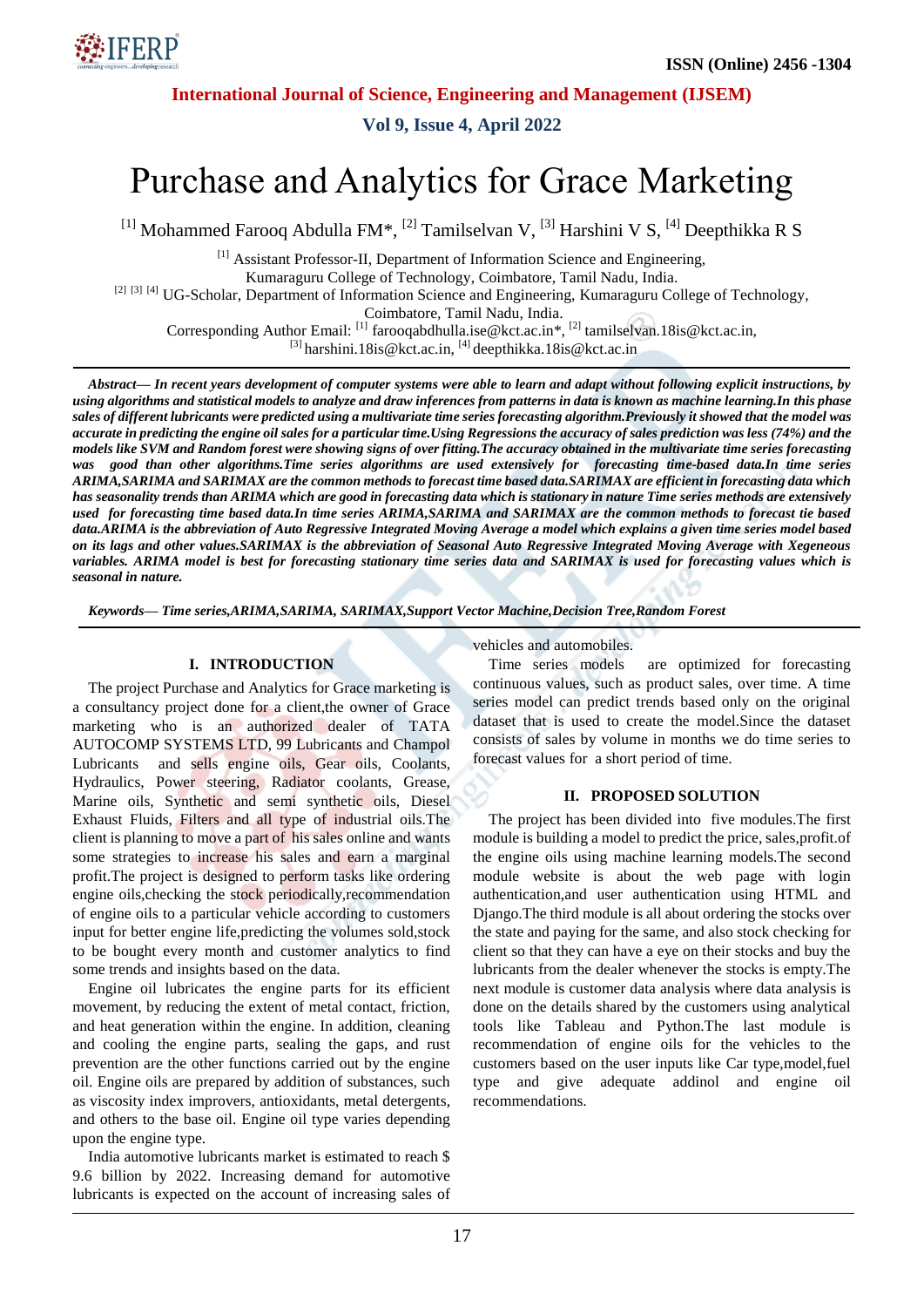

# **Vol 9, Issue 4, April 2022**

## **III. LITERATURE SURVEY**

Prapanna Mondal .et al"Study Of Effectiveness Of Time Series Modeling (ARIMA) In Forecasting Stock Prices" the aim was to study about ARIMA and the stock values across different sectors have been predicted based on the historical datas and factors like GDP etc in 2014.[1]

Xin James He stated-"Time Series vs. SVR Models" compared the weekly crude oil price forecasting and to identify the best forecasting model among various forecasting models, including time series and other machine learning models like SVR had some problems like over fitting in 2018.[2]

Shengwei Wang.et al-Application of seasonal time series model in the precipitation forecast did an comparison of advantages and disadvantages of SARIMA and the regression model with seasonal latent variable in forecasting precipitation .SARIMA model ha s good model fitting degree in decision-making for irrigation.An appropriate model for the time series defined as the Box–Jenkins methods,there are problems about this model because of its failure in forecasting especially if in the past the sequence of time series has changes in 2013[3].

Musa Abubakar Alkali .et al on "The Impact Of Macroeconomic Variables On Real Estate Price Forecasting Modeling In Abuja Nigeria" stated macroeconomic variables play a significant part in developing the real estate price forecasting models. The macroeconomic variables has a strong influence on real estate price forecasting using ARIMA and ARIMAX models in 2019.[4]

Bohdan.Pavlyuchenko-"Machine-Learning Models for Sales Time Series Forecasting" Data from Rossmann Store Sales have been taken into account and models like Extra Tree,ARIMA,Random Forest, Lasso Neural Network were built and the sales of the different stores in the area was predicted in 2018.[5]

Aarati Gangshetty.et al in "Time Series Prediction of Temperature in Pune using Seasonal ARIMA Model" states that the nonlinear relationship between environmental factors and load changes can change the difference between predicted results and actual results.The forecasted values where then compared with the actual values by the ARIMA and SARIMAX model and MAE,MSE,RMSE were calculated in 2021.[6]

N Viswam.et al on"Stock market prediction using time series analysis",this paper he states, he mainly focuses on the accuracy of forecasting stock values for various sectors using ARIMA model which will allow new investors understand the market and make a expertise decision to invest in the stock market without confusions based on the historical data in the market in 2018.[7]

Soham Talukdar on "Appliance Energy prediction using Time Series Forecasting"stated that he made a comparative study of different Machine Learning Algorithms like Random Forest,SARIMAX etc.This experiment gives insights to reduce energy consumption and identify trends

and appliances involved. The model is built using time series forecasting which gives a better result than other algorithms in 2018.[8]

Shambulingappa H S on"Crude Oil Price Prediction using Machine Learning".A Study to predict crude oil sales in India.The primary objective is to predict the Crude Oil Sales in India.Time Series models like AR,MA,ARIMA were built where ARIMA performs better due to it less Test MSE value than other models in 2020.[9].

Vasanthakumar .et al on "Short-term traffic flow prediction using seasonal ARIMA model with limited input data'' stated that he plans to overcome the above traffic flow prediction by proposing a prediction scheme using Seasonal ARIMA (SARIMA) model for short term prediction of traffic flow using only limited input data in peak hours of Chennai for a period of 24 hrs. A comparison model with historic average and naive method was attempted. The effect of increase in sample size of input data on prediction results was inferred. Short term prediction of traffic flow during morning and evening peak periods was also attempted using both historic and real time data and SARIMA had a better performance with limited input datas in 2015. [10]

Navya Sri Kalli on "Predicting Total Business Sales using Time Series Analysis".The aim of the model was to predict the sales using machine learning models like moving average, simple exponential smoothing, Holt's model, ARIMA, and SARIMAX and the model SARIMAX gave better results in 2020.[11]

Peng Chen .et al"Forecasting crime using ARIMA model".The aim was to predict the crime cases in a city in China for a week using past 50 week crime datasets stated that using ARIMA models and comparing with Simple Exponential smoothing and double exponential smoothing and showed an outcome better than exponential smoothing in 2008.[12]

Nari Sivanandam .et al"Applications of SARIMAX models to forecast daily sales in Food Industry".The aim was to forecast the daily food sales using Machine learning algorithms SARIMA which accounts and considers all the effects due to the demand influencing factors, to forecast the daily sales of perishable foods in a retail store and how to improve traditional SARIMA model with SARIMAX model in 2016.[13]

Catherine McHugh .et al ,"Forecasting Day-ahead Electricity Prices with A SARIMAX Model".The perspective of this paper was to forecast electricity prices with the SARIMAX model considering all external factors and the RMSE was found which was low and predicted the electricity price accurately.[14].

Adhistya Erna Permanasari on "SARIMA (Seasonal ARIMA) Implementation on Time Series to Forecast The Number of Malaria Incidence" stated that SARIMA model had a better accuracy in forecasting Malaria cases in the United states,The model was also be able to represent the historical data without much deviation and had a mediocre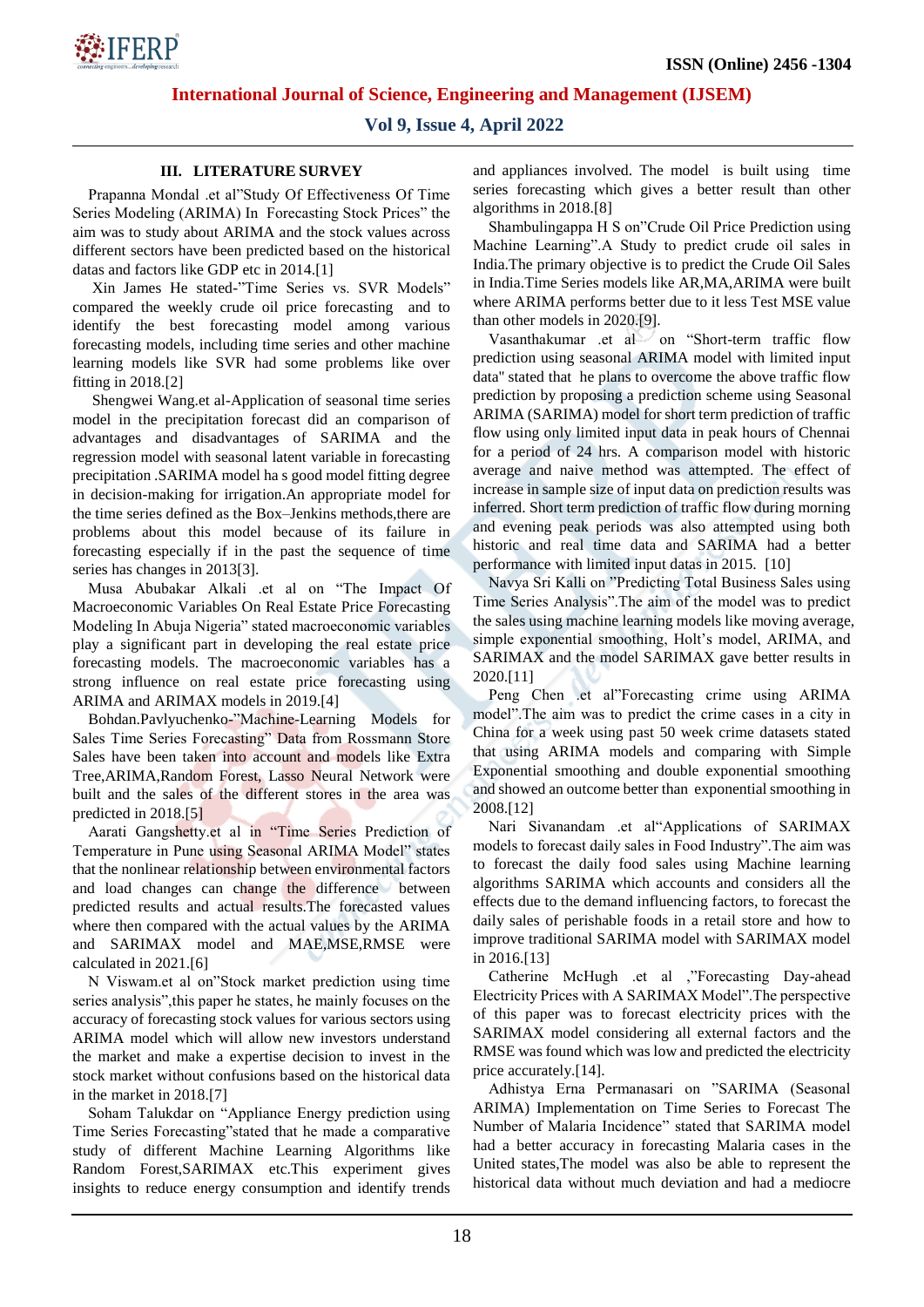

**Vol 9, Issue 4, April 2022**

Mean Absolute Percentage Error in forecasting in 2013.[15]

#### **IV. METHODOLOGY**

The problem statement was to build a website for a lubricant dealer to improve his sales.The project has been divided into five modules like,forecast the engine oil sales, engine oil boxes sold,customer analysis, based on the data from January 2017 December-2019 collected from the dealer, A Web Page has been built to interact with the users which has the features like login authentication to validate the user login, a products page to view all the products sold by the dealer,a recommendation page to recommend the suitable engine oil and addinol varieties to a particular vehicle based on the users input which is done using HTML,JS,CSS and finally embedding all to a website for deployment..

Data cleaning has been done for the datas collected by the user.The Date attribute has been converted into number format for forecasting. The forecast is been done using models like Support Vector Machine,Decision tree,Random-Forest(62%),Regression(75%).Support Vector Model showed a sign of over fitting or poor forecasting accuracy.The Random Forest Model didn't classify the dataset as a feature and was predicting the same values for any inputs given by the user.

To minimize the over fitting and improve the accuracy, we used Time series forecasting models.The Date attribute has been converted into dd-mm-yyyy format.Dicky Fuller test is been performed to test the dataset is stationery or not stationery, On Analyzing tit was found that it was seasonal.Now Auto correlation and Partial Auto correlation graph has been plotted and p,d,q value is found .

Identification of an AR model is often best done with the PACF.For an AR model, the theoretical PACF "shuts off" past the order of the model. The phrase "shuts off" means that in theory the partial auto correlations are equal to 0 beyond that point. Put another way, the number of non-zero partial auto correlations gives the order of the AR model. By the "order of the model" we mean the most extreme lag of x that is used as a predictor.

Identification of an MA model is often best done with the ACF rather than the PACF.For an MA model, the theoretical PACF does not shut off, but instead tapers toward 0 in some manner. A clearer pattern for an MA model is in the ACF. The ACF will have non-zero auto correlations only at lags involved in the model. p AR model lags,d difference and q MA lags.

Next the closest and accurate p,d,q value has been found and it was  $p=1, q=1$  and  $d=3$ . Now a graph was plotted between the original value (blue line) and forecasted value (orange line).ARIMA model was to poor in forecasting the values.

The efficient model here was SARIMA and SARIMAX comparatively showed better results and had a good forecasting accuracy.The Mean Squared Error and Root Mean Squared Error and in the table below.



**Figure 1:** ARIMA model predictions for engine oil.







Which shows that time series models have been performing better than classical machine learning models like Polynomial Regression,Random Forest,Support Vector Machine models.